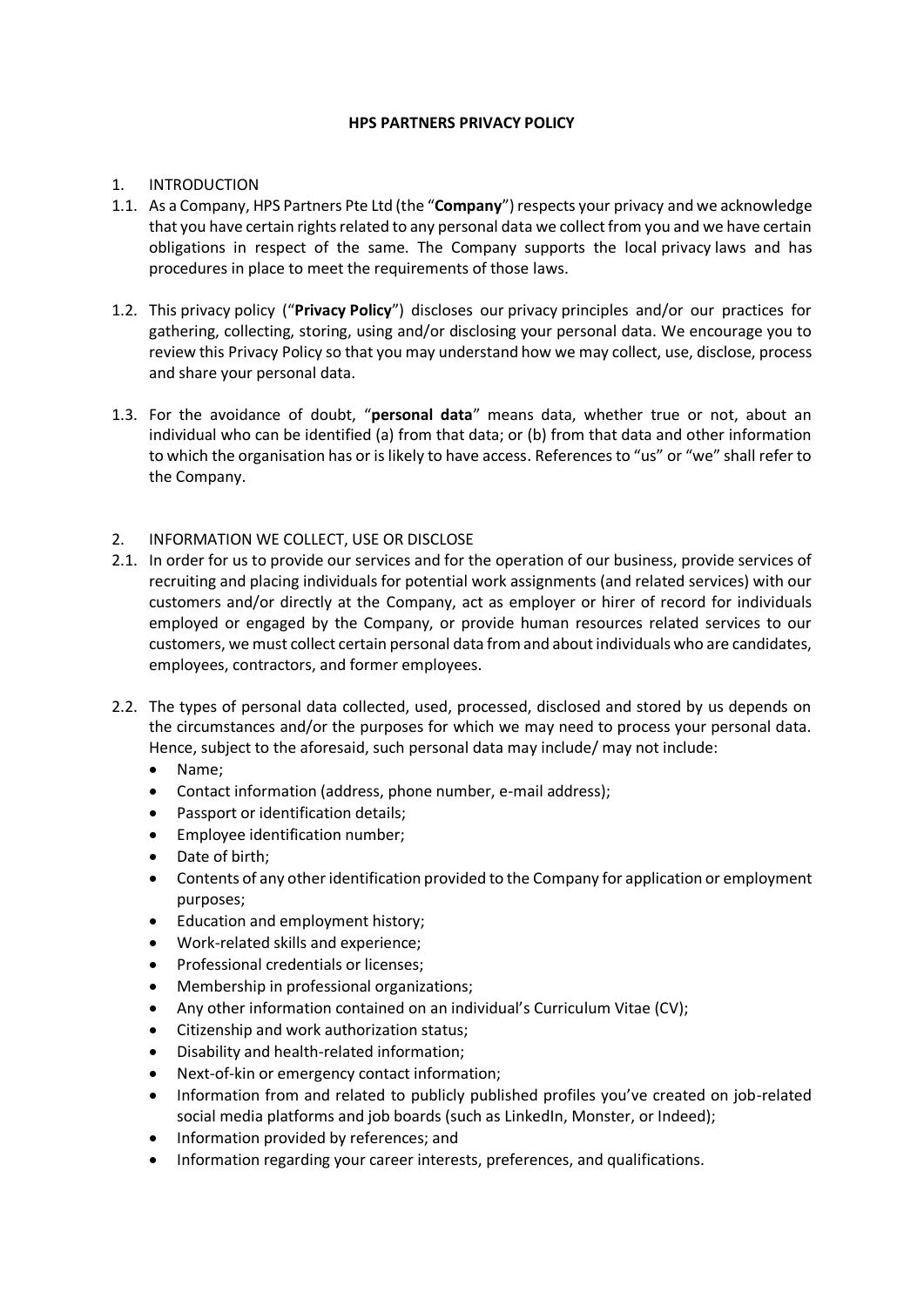- 2.3. In addition, under certain circumstances and consistent with prevailing laws, we may request types of personal data that are viewed by some countries as "sensitive":
	- National identification, tax identification, passport number or social security number(s);
	- Financial or bank account information;
	- Results of drug, criminal, and/or background screenings;
	- Benefits selections, potentially including health insurance and retirement planning information;
	- Biometric data;
	- Information contained within your personnel file with the Company, such as performance reviews, disciplinary action, and other payroll related information; and
	- Health information, including that related to a work-related claim (e.g. workers' compensation claim).
- 2.4. In some jurisdictions, in order to comply with statutes, rules, and regulations pertaining to equal employment opportunities or to assist the Company or its related corporations in compiling data for its equal opportunities practices and reporting, we may also ask you to provide gender, race/ethnicity or disability information. The provision of this type of information will be voluntary, unless it is required by law, and failure to provide this information will not hinder your employment or project opportunities.
- 2.5. Your interactions with our websites and mobile applications may also result in the collection, processing, and storage of the following types of information from you: Geolocation data;

Other information you may provide to us, such as through surveys, interactions with our Social Media, or other mediums used to contact the Company.

- 2.6. Some of the job portal websites where we advertise the positions require you to provide your personal data, such as when you create a profile and log-in credentials. Instead of having to type in your personal data, some of these functionalities may allow you to use third-party authentication tools such as Facebook, Twitter, and Google to populate certain fields. By authenticating through one of the social media options, you allow us to receive your personal data and other information that is accessible through these tools. This information may be incorporated into your profile. For any such tool you choose to use, we encourage you to also review the tool provider's privacy policy and any terms and conditions.
- 2.7. We may use your personal data to permit you to participate in live social media feeds. If you choose to participate, your public username may be displayed on the sites along with your post, including, but not limited to, comments, images, and video.
- 2.8. We may provide you with access to third-party functionality that allows you to post content to your social media account(s). Any information that you provide to your social media account(s) through use of such third-party functionality is governed by the applicable third party's privacy policy, and not by this Privacy Policy. For the avoidance of doubt, we are not responsible for any personal data that you provide to such third party.
- 3. THE PURPOSES FOR WHICH WE COLLECT, USE AND DISCLOSE YOUR PERSONAL DATA
- 3.1. We will/may collect, use, disclose and/or process your personal data for one or more of the following purposes: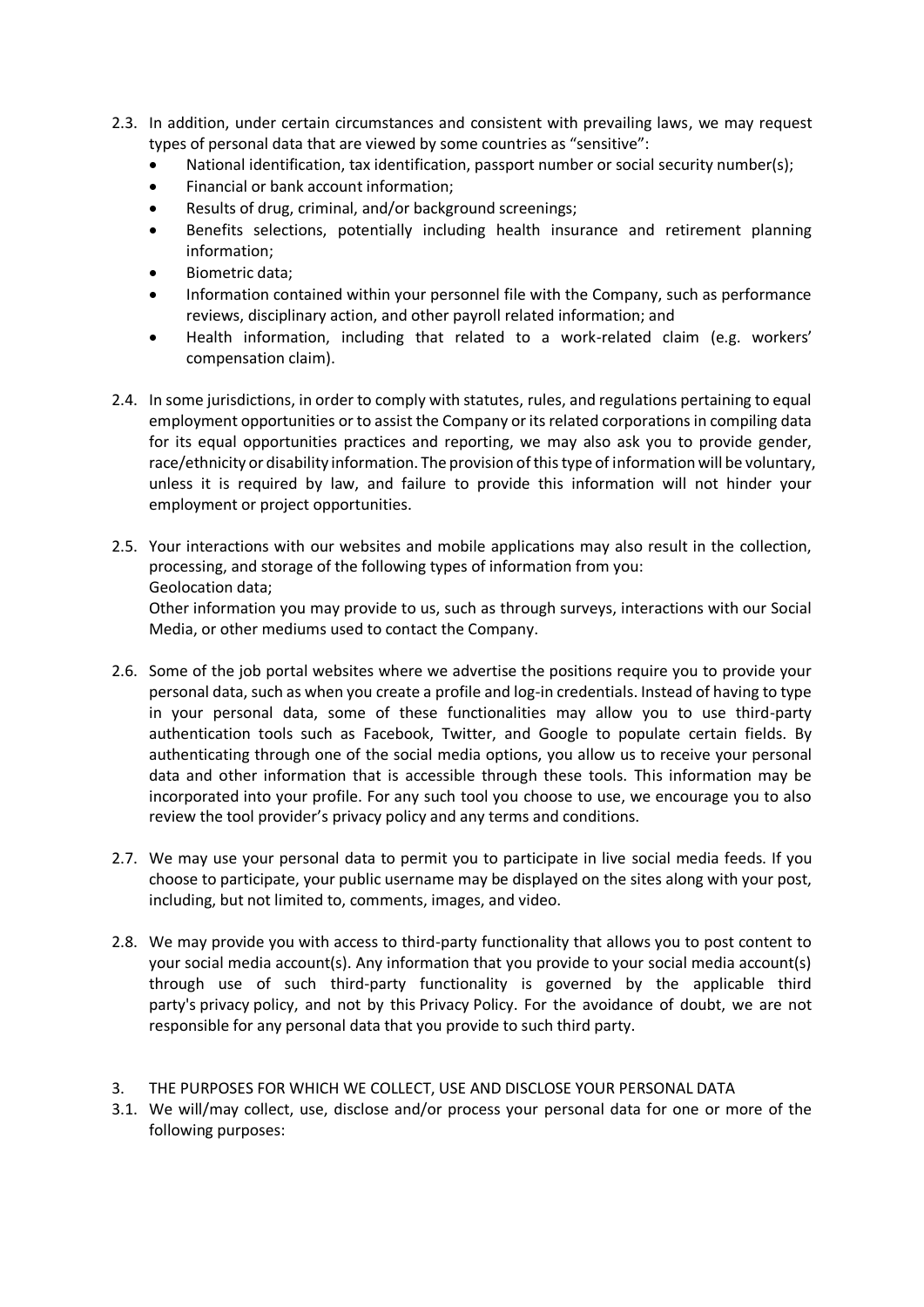- (a) administering, processing and/or dealing with any transactions between you and the Company and/or any of its related corporations including but not limited to any application by you for employment or work with the Company;
- (b) recruiting, assessing and/or matching you with/for potential positions or assignments with third party organisations (or our customers), and/or dealing with matters related thereto such as offering you a placement of work or job with such third party organisations (or our customers) or referring you for employment to a third party organisation (or our customer);
- (c) administering, managing and/or dealing with the provision of work or job placement services to you. This includes us sharing your personal data with our customers or third party organisations, for your potential placement or employment opportunities with those customers/third party organisations who are seeking employees or workers, or to the organisation to which you have been assigned to work;
- (d) carrying out your instructions or responding to any enquiry given by (or purported to be given by) you or on your behalf;
- (e) administering, facilitating, processing and/or dealing in any matters relating to your use of any of the Company's or its related corporations' websites, any functionalities on the websites or any transactions or activities carried out by you on or through any of the Company's or its related corporations' websites, such as but not limited to live social media feeds;
- (f) monitoring, processing and/or tracking your use of any of the Company's or its related corporations' websites in order to provide you with a seamless experience, facilitating or administering your use of any of the Company's or its related corporations' websites, and/or to assist us in improving your experience in using any of the Company's or its related corporations' websites;
- (g) contacting you or communicating with you via phone/voice call, text message and/or fax message, email and/or postal mail for the purposes of administering your use of any of the Company's or its related corporations' website or any transactions you have with us, or for the provision of our services to you. You acknowledge and agree that such communication by us could be by way of the mailing of correspondence, documents or notices to you, which could involve disclosure of certain personal data about you to bring about delivery of the same as well as on the external cover of envelopes/mail packages;
- (h) carrying out due diligence or other screening activities (including background checks) in accordance with legal or regulatory obligations applicable to us (whether Singapore or non-Singapore), the requirements or guidelines of governmental authorities which we determine are applicable to us (whether Singapore or non-Singapore), and/or our risk management procedures that may be required by law (whether Singapore or non-Singapore) or that may have been put in place by us;
- (i) to prevent or investigate any fraud, unlawful activity or omission or misconduct, whether or not there is any suspicion of the aforementioned; dealing with conflict of interests; or dealing with and/or investigating complaints;
- (j) creating reports with respect to our transactions with you, and/or producing statistics and research of such transactions for internal and/or statutory reporting and/or record-keeping requirements for us or our related corporation(s);
- (k) complying with or as required by any applicable law, governmental or regulatory requirements of any jurisdiction applicable to us or our related corporations, including meeting the requirements to make disclosure under the requirements of any law binding on us or our related corporations, and/or for the purposes of any guidelines issued by regulatory or other authorities (whether of Singapore or a non-Singapore country), with which we or our related corporations are expected to comply;
- (l) complying with or as required by any request or direction of any governmental authority (whether Singapore or non-Singapore) which we are expected to comply with; or responding to requests for information from public agencies, ministries, statutory boards or other similar authorities. For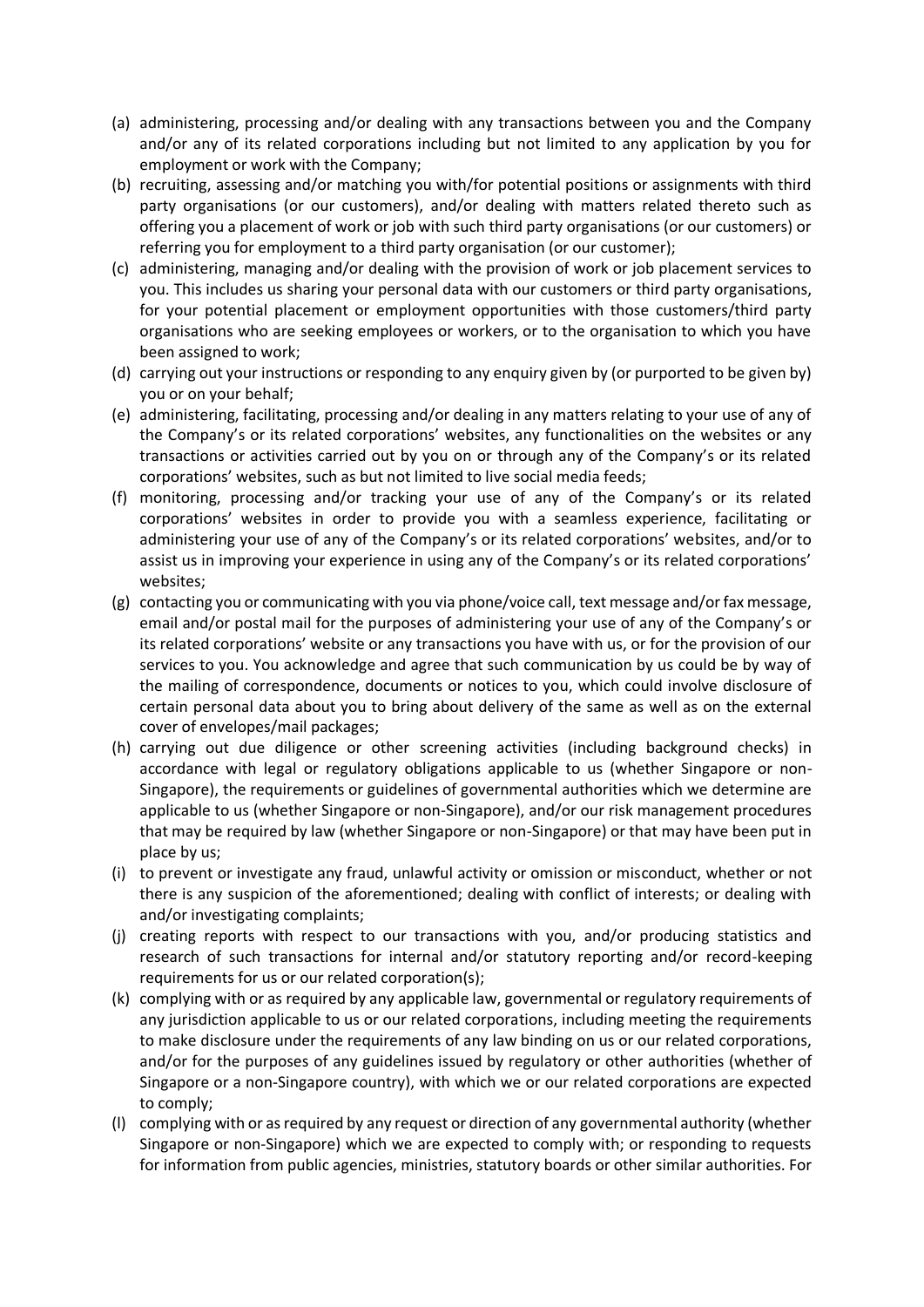the avoidance of doubt, this means that we may/will disclose your personal data to the aforementioned parties upon their request or direction;

- (m) storing, hosting, backing up (whether for disaster recovery or otherwise) of your personal data, whether within or outside Singapore;
- (n) facilitating, dealing with and/or administering external audit(s) or internal audit(s) of the business of the Company and/or its related corporations;
- (o) for marketing, if you have separately indicated that you consent to such purpose. If so, we may/will send you by email, postal mail or other modes of communication marketing and promotional information and materials relating to products and/or services (including products and/or services of third party organisations whom the Company may collaborate or tie up with) that the Company or its related corporations may be selling, marketing or promoting, whether such products or services exist now or are created in the future. In the case of the sending of marketing and promotional information and materials to you by voice call, SMS/MMS or fax to your Singapore telephone number, we will not do so unless we have complied with the requirements of Singapore's Personal Data Protection Act in relation to use of the latter modes of communication to send you such marketing information or materials or where you have expressly consented to such mode of communication;
- (p) dealing with and/or facilitating a business asset transaction or a potential business asset transaction, where such transaction involves the Company as a participant, and there may be other third party organisations who are participants in such transaction. The term "**business asset transaction**" means the purchase, sale, lease, merger or amalgamation or any other acquisition, disposal or financing of an organisation or a portion of an organisation or of any of the business or assets of an organisation, (the purposes set out above shall be collectively referred to as the "**Purposes**").
- 3.2. The Company may/will need to disclose your personal data to third parties, whether located within or outside Singapore, for one or more of the above Purposes, as such third parties, would be processing your personal data for one or more of the above Purposes. In this regard, you hereby acknowledge, agree and consent that we may/are permitted to disclose your personal data to such third parties (whether located within or outside Singapore) for one or more of the above Purposes and for the said third parties to subsequently collect, use, disclose and/or process your personal data for one or more of the above Purposes. Without limiting the generality of the foregoing or of the immediately preceding paragraph setting out the Purposes, such third parties include:
	- (a) our associated or affiliated organisations or related corporations
	- (b) any of our agents, contractors or third party service providers that process or will be processing your personal data on our behalf including but not limited to those which provide administrative or other services to us such as mailing houses, telecommunication companies, information technology companies and data centres;
	- (c) our customers or third party organisations, who may be your potential employers or hirers or organisations which engage you for your services; and
	- (d) third parties to whom disclosure by the Company is for one or more of the Purposes and such third parties would in turn be collecting and processing your personal data for one or more of the Purposes.
- 3.3. Your consent pursuant to this Privacy Policy is additional to and does not supercede any other consents that you had provided to the Company with regard to processing of your personal data.
- 3.4. Data that has been anonymized does not personally identify you and is not covered by this Privacy Policy.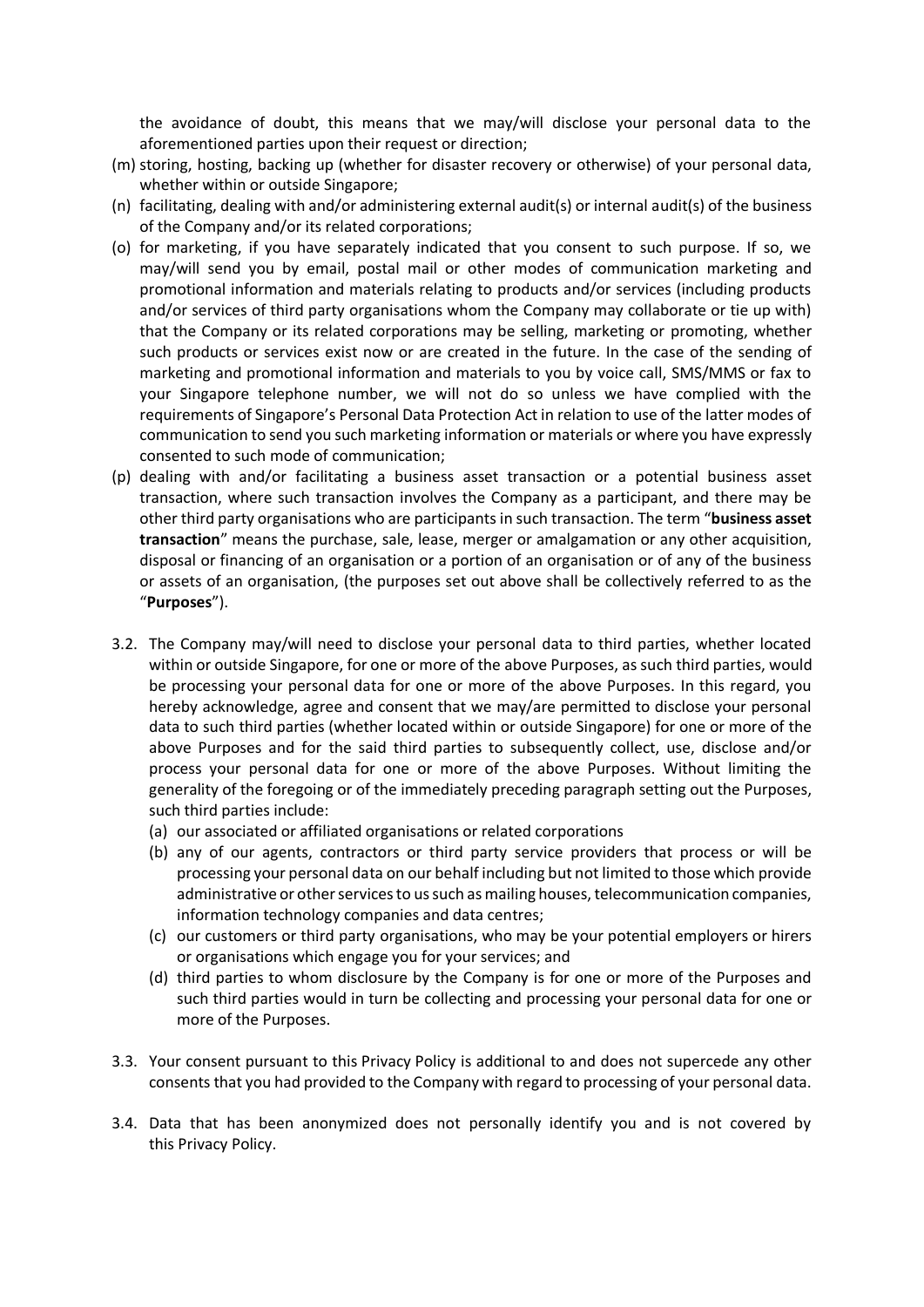- 3.5. We hold our employees, agents, and suppliers accountable for maintaining the trust that you place in us with your personal data. Your personal data will not be used or shared except as in accordance with applicable law relating to personal data.
- 3.6. Your personal data may be shared with third party service providers as set out at paragraph 3.2 above.
- 3.7. Consistent with paragraph 3.2 above, as a result of the scope of the Company's operations, the sharing of your personal data with our other group entities, service providers, and customers may result in your personal data being sent to countries outside of your country of residence, which may have data protection laws that differ from those in your country of residence. Regardless of the source or destination location of your information, we will at all times protect your personal data as described in this Privacy Policy, and in accordance with applicable data protection laws when transferring your personal data.

### 4. COOKIES AND WEB BEACONS

- 4.1. The Company's websites use "cookies" to help personalize the online experience. A cookie is a piece of data stored on the user's computer or mobile device tied to information about that user. They also allow us to identify those devices when they return to a website. You can set your browser to notify you before you receive a cookie, giving you the option of whether to accept it. You can also set your browser to turn off cookies. If you do so, some areas of our websites may not function properly. We use both session ID and persistent cookies. A session ID cookie simply expires once the user closes the browser. A persistent cookie is a small text file stored on the user's hard drive for an extended period of time. These can be removed by following the instructions in your Internet browser's help file.
- 4.2. To help us provide better service, we sometimes collect anonymous information from visits to our websites through the use of "web beacons." These do not access your personal data, but rather allow us to log users who have visited our websites. This anonymous information is sometimes known as "clickstream data." We or our vendors may use this data to analyze trends and statistics to help us provide better customer service. If you do not want your transaction details used in this manner, see the paragraph above on cookies.
- 4.3. We may allow third-party companies, including AddThis, to collect certain anonymous information when you visit our websites. These companies may use non-personally identifiable information during your visits to our websites in order to provide advertisements about goods and services likely to be of greater interest to you. These companies typically use a cookie or a third party web beacon to collect this information.
- 4.4. Links: For links to organizations not affiliated to us, We are not responsible for the privacy practices or the content of such websites. We recommend you review the terms and conditions of use and privacy policies in place on such websites.

## 5. YOUR RIGHTS AND CHOICES

- 5.1. The amount of personal data you are required to supply when requesting our services will be limited to that which is relevant to and reasonable for the supply of such services or for the purposes for which such personal data is being collected.
- 5.2. Where you have asked us to do the following, or have otherwise given us your consent to do the following, we may periodically use your contact information to send you updates via e-mail in order to alert you to promotional opportunities or services relevant to your interactions with us, such as jobs in our database that match your selected criteria. Each notification will provide instructions on how to opt out of receiving similar e-mails from the registered service or resource. At the point where we request personal data about you, our site also gives you the opportunity to decide which communications you wish to receive. The database is automatically updated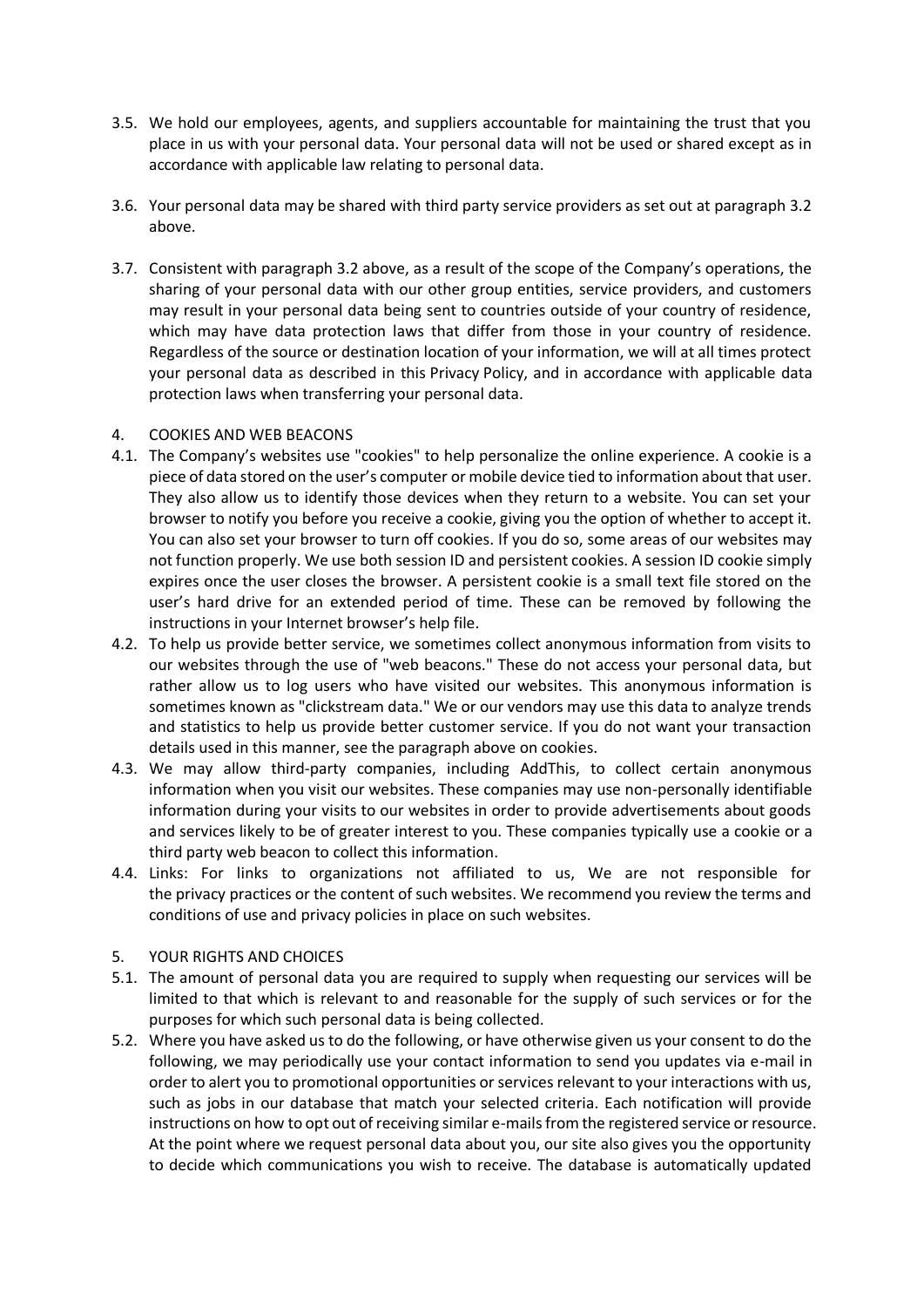with your preferences when you opt out. When your interactions with the Company have resulted in your registration for multiple services or resources it may be necessary to opt out from each service separately.

- 5.3. Additionally, you have the right to request access to, to withdraw your consent to the use and processing of, and request the correction of inaccuracies of, personal data that the Company maintains about you, or that is in the Company's possession or under its control. We may limit or deny requests for access or charge reasonable fees for access, in accordance with applicable law data protection law.
- 5.4. Where you seek access to and/or seek to correct the personal data currently in our possession or control, we will need enough information from you in order to ascertain your identity as well as the nature of your request, so as to be able to deal with your request.
- 5.5. For a request to access personal data, once we have sufficient information from you to deal with the request, we will seek to provide you with the relevant personal data within 30 days. Where we are unable to respond to you within the said 30 days, we will notify you of the soonest possible time within which we can provide you with the information requested. Note that the Personal Data Protection Act of Singapore ("**PDPA**") exempts certain types of personal data from being subject to your access request.
- 5.6. For a request to correct personal data, once we have sufficient information from you to deal with the request, we will correct your personal data within 30 days. Where we are unable to do so within the said 30 days, we will notify you of the soonest practicable time within which we can make the correction. Note that the PDPA exempts certain types of personal data from being subject to your correction request as well as provides for situation(s) when correction need not be made by us despite your request.
- 5.7. We will process your request to withdraw your consent within a reasonable time from such a request being made, and will thereafter not collect, use and/or disclose your personal data in the manner stated in your request. However, your withdrawal of consent could result in certain legal consequences arising from such withdrawal. In this regard, depending on the extent of your withdrawal of consent for us to process your personal data, it may mean that we will not be able to continue providing our services such as recruitment, placement, or employment, as the case may be.
- 6. ADMINISTRATION, MANAGEMENT, PROTECTING AND RETAINING YOUR INFORMATION
- 6.1. We will take reasonable efforts to ensure that your personal data is accurate and complete, if your personal data is likely to be used by the Company to make a decision that affects you, or disclosed to another organisation. However, this means that you must also update us of any changes in your personal data that you had initially provided us with. We will not be responsible for relying on inaccurate or incomplete personal data arising from you not updating us of any changes in your personal data that you had initially provided us with.
- 6.2. We will also put in place reasonable security arrangements to ensure that your personal data is adequately protected and secured. Appropriate security arrangements will be taken to prevent any unauthorized access, collection, use, disclosure, copying, modification, leakage, loss, damage and/or alteration of your personal data. However, we cannot assume responsibility for any unauthorized use of your personal data by third parties which are wholly attributable to factors beyond our control
- 6.3. We will also put in place measures such that your personal data in our possession or under our control is destroyed and/or anonymized as soon as it is reasonable to assume that (i) the purpose for which that personal data was collected is no longer being served by the retention of such personal data; and (ii) retention is no longer necessary for any other legal or business purposes.
- 6.4. Where your personal data is to be transferred out of Singapore, we will comply with the PDPA in doing so. In this regard, this includes us taking appropriate steps to ascertain that the foreign recipient organisation of the personal data is bound by legally enforceable obligations to provide